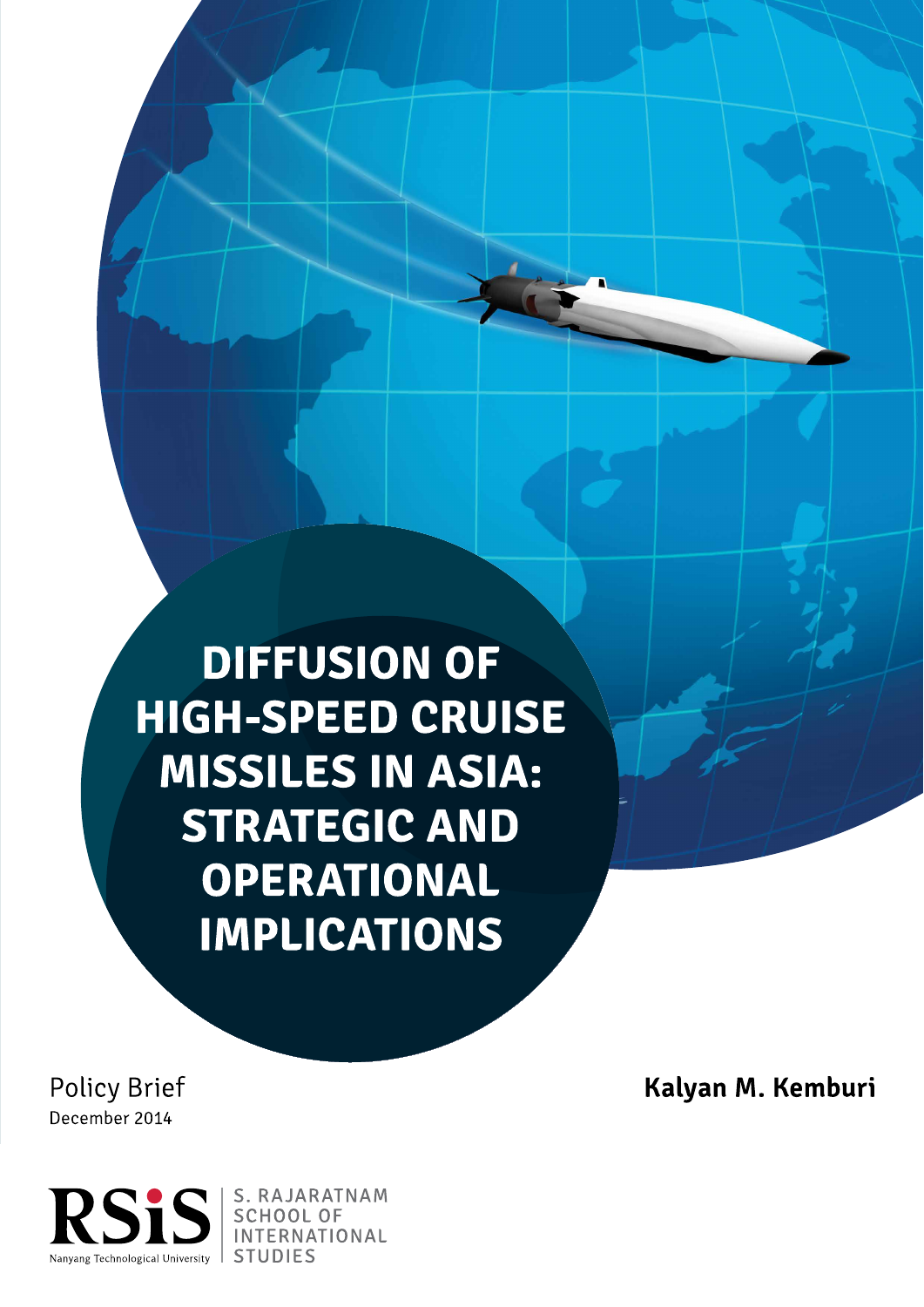# **Policy Brief Diffusion of High-Speed Cruise Missiles in Asia: Strategic and Operational Implications**

Kalyan M. Kemburi December 2014

**Institute of Defence and Strategic Studies (IDSS), S. Rajaratnam School of International Studies (RSIS), Nanyang Technological University (NTU)**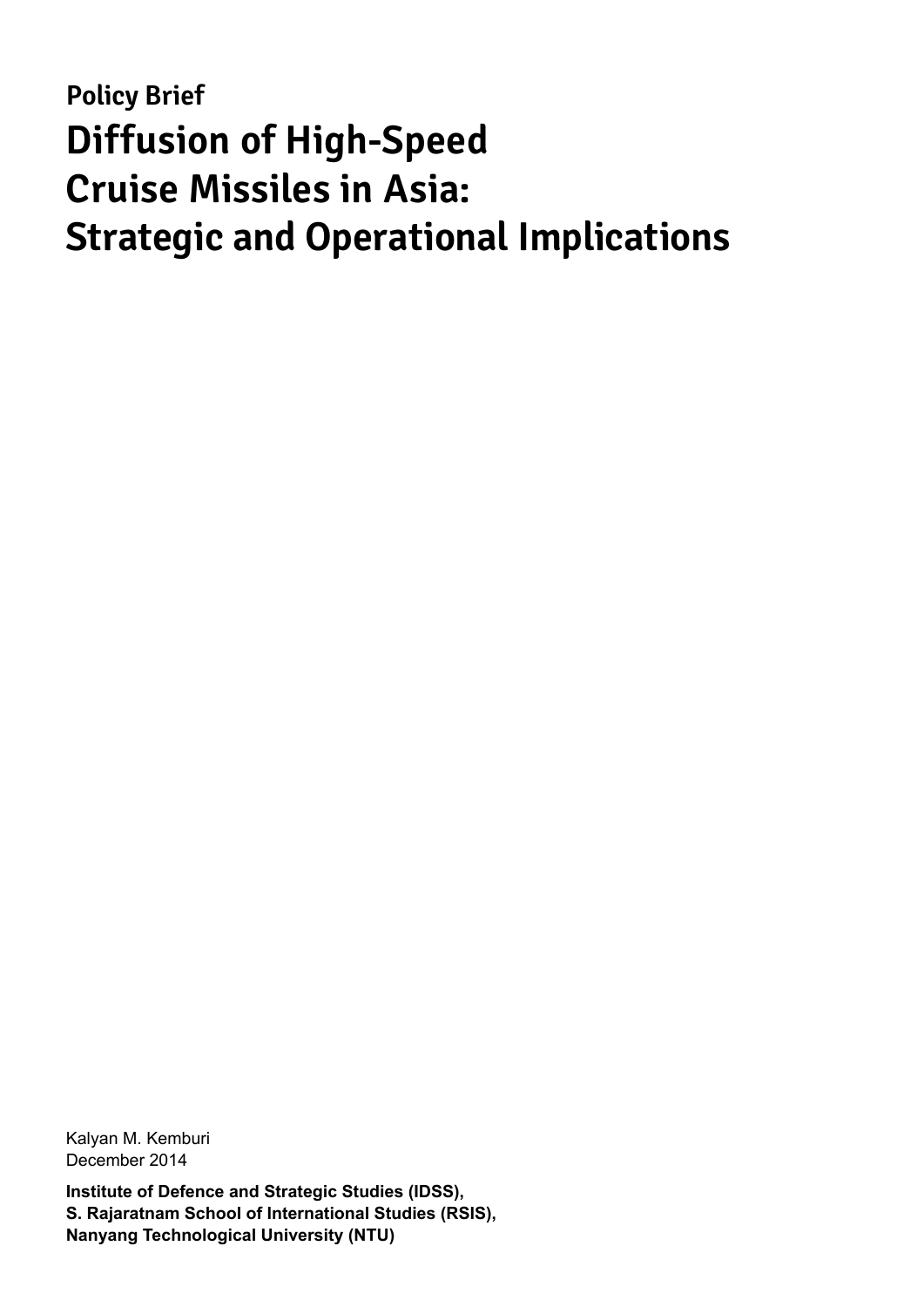#### **Abstract**

In the last twenty years, sub-sonic cruise missiles emerged as a coercive political tool and a versatile military weapon, which propelled several countries to develop these weapon systems. However, the increasingly deployment of active-counter measures and passive defences along with emergence of new operational requirements have intensified efforts in the direction of high-speed cruise missiles—powered by supersonic and hypersonic propulsions. This policy brief evaluates the operational utility and technological feasibility of developing high-speed air-breathing propulsion systems for land-attack cruise missile (LACM). The policy brief concludes that due to technological factors and operational opportunities offered by supersonics, over this decade LACM powered by supersonic engines would increasingly become an attractive option and feasible complement for the existing systems involved in generating firepower.

#### **Introduction**

Since the beginning of the 1990s, the advent and relative success of U.S. "cruise-missile diplomacy" 1 has raised the profile of cruise missiles as a coercive political tool and a versatile military weapon. As with any military technology, there is always a cyclic dynamic between defence and offense. Deployment of cruise missiles have also resulted in concomitant developments in defence: active counter-measures include advances in early warning systems and the deployment of AWACS (Airborne Warning and Control System) aircraft and radars based on aerostats as well as strengthening of passive defences such as hardening of installations holding critical assets like aircraft or command and control equipment. Moreover, new operational requirements, especially the need to reduce sensor-to-shooter-totarget times have intensified efforts in the direction of high-speed cruise missiles—powered by supersonic and hypersonic propulsions. Although a firm speed categorisation is difficult, it is generally agreed that supersonic (powered by ramjet engine) operate in the range of Mach 2-4 and hypersonic (scramjet engine) over Mach 5.2

This policy brief endeavours to evaluate the operational utility and technological feasibility of developing highspeed air-breathing propulsion systems for landattack cruise missile (LACM). The first section aims to bring forth the various operational opportunities and technological challenges associated in developing supersonic and hypersonic LACMs. The subsequent section includes an assessment of hypersonics and provides discussion on whether high-speed airbreathing missiles provide the military advantage commensurate with the resources invested to develop these systems. The policy brief concludes that due to technological factors and operational opportunities offered by supersonics, over this decade LACM powered by supersonic engines would increasingly become an attractive option and feasible complement for the existing systems involved in generating firepower.

David Tanks, Assessing the Cruise Missile Puzzle: How great a defense challenge, Boston, MA: The Institute for Foreign Policy Analysis, October 2000, p. 7.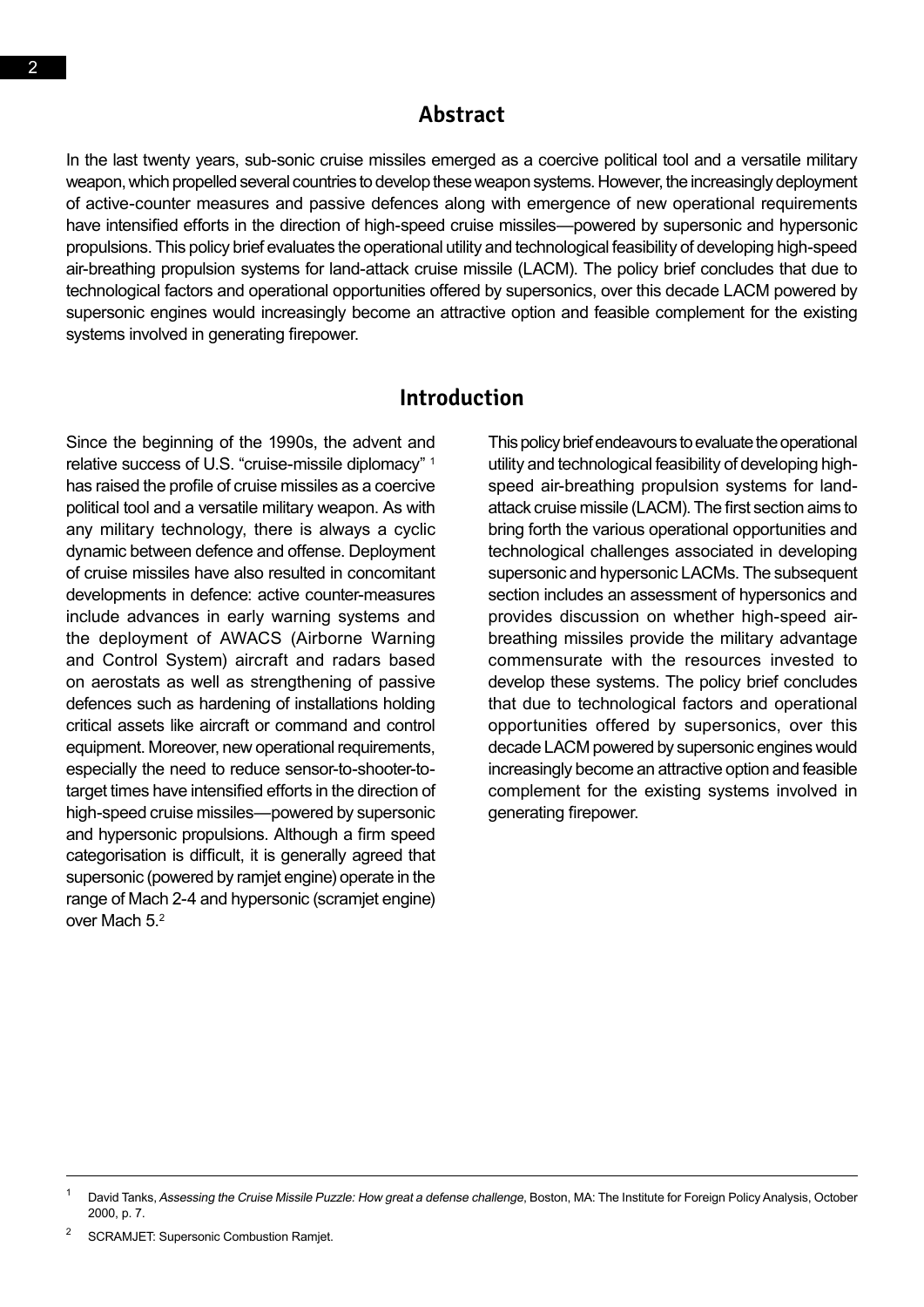#### **Hypersonic and Supersonic Cruise Missiles**

This section includes a brief overview of the existing air-breathing propulsion systems (turbojet, turbofan, ramjet and scramjet engines); comparative analysis of the operational utility of subsonic, supersonic and hypersonic LACM; and finally a brief discussion on the status of civilian and military programmes in Asia aimed at developing supersonic and hypersonic technology.

#### **Air-breathing Propulsion Systems**

The propulsion system has a critical impact on determining the range, speed and payload of a missile. The major propulsion systems currently used to propel air-breathing cruise missiles world over are turbojet, turbofan and ramjet.<sup>3</sup>

Turbojet engines have high thrust levels and can reach supersonic speed. However, the rate of fuel consumption limits turbojets to propel missiles to longer ranges, a limitation overcome by turbofan technology. Turbofan engines consume less fuel than turbojet engines of similar size, thereby increasing the payload and the range needed for deep strikes.<sup>4</sup>

Turbojet and turbofan propelled cruise missiles operate usually within the subsonic speeds.5 For higher speeds, missiles should be equipped with either ramjet or scramjet systems. Of the two systems, currently only ramjets are operational and scramjet technology is still under development and testing. Although heavier than their subsonic counterparts, these engines are simple in that they do not have major moving parts.

Both ramjet and scramjet engines require supersonic airflow to operate, therefore these engines need an external booster (either a rocket or aircraft) to take them to the "takeover velocity." The main difference between ramjet and scramjet is that in the former the combustion takes place at subsonic speeds and in the latter at supersonic speeds.<sup>6</sup>

In ramjet engines, the compression of air is achieved by decelerating the incoming supersonic air to subsonic at the inlet; this mechanism is effective and efficient up to Mach 4. For cruise speeds higher than Mach 4, combustion should take place at supersonic airflow. This is accomplished in scramjet engines. The main challenge in designing scramjets involves intake and combustor design that have to withstand enormous heat.<sup>7</sup>

<sup>&</sup>lt;sup>3</sup> Illustrations for major propulsion systems: turbojet (French Storm Shadow LACM and Chinese C-802/ YJ-82 ASCM), turbofan (US Tomahawk LACM), and ramjet (Russian Sunburn ASCM and Russia-India BrahMos LACM). For more information, refer Tanks, Assessing the Cruise Missile Puzzle, p. A 2-3

Ibid. With limited strategic depth, for most countries in Asia "deep strikes" would potentially involve missions intended to destroy the key nodes of strategic importance that are under a 1000km range.

<sup>&</sup>lt;sup>5</sup> Theoretically turbojet engines can be operated up to Mach 3.5, albeit effecting performance efficiencies.

<sup>&</sup>lt;sup>6</sup> William H. Heiser, David T. Pratt, et al, Hypersonic Airbreathing Propulsion, AIAA Education Series, Washington DC.: American Institute of Aeronautics and Astronautics, 1994, pp. 22-24, V. Babu, Aircraft Propulsion, CRC Press (Taylor and Francis), 2009, pp. 191-192, and David M. Van Wie, Stephen M. D'Alessio, and Michael E. White, "Hypersonic Airbreathing propulsion," Johns Hopkins APL Technical Digest, Volume 26, Number 5, 2005

 $<sup>7</sup>$  Ibid. The main reason for this enormous heat load is due to the high energy of the oncoming supersonic flow and high gas density from compression.</sup> Heiser, Pratt, et al, Hypersonic Airbreathing Propulsion, p. 24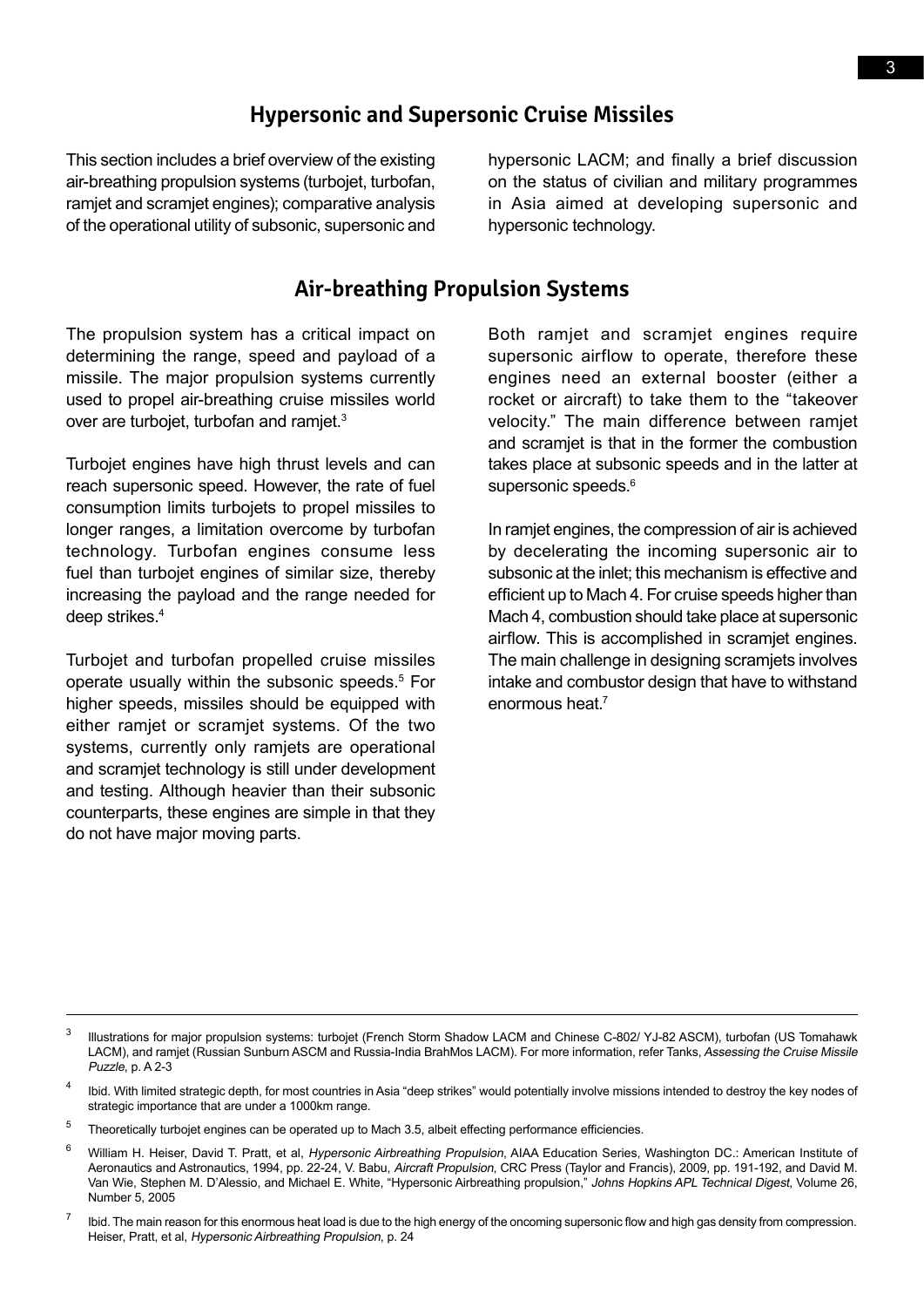#### **Operational comparison between Subsonic and Super/Hypersonic LACMs**

In spite of the operational successes achieved by subsonic LACMs in the last twenty years, the development of active counter-measures (including advances in early warning systems and the deployment of AWACS) as well as the emergence of new operational requirements, especially time critical targets, could potentially affect the operational effectiveness of cruise missiles flying at subsonic speeds. Supersonic and hypersonic missiles can overcome the constraints imposed by time, distance and advanced early warning and air defence systems as well as shorten the shooter-to-target time, thereby holding multiple targets under threat. High-speed LACMs have the potential to provide additional options for the following operations:

1. Time critical targets:

Most of the LACMs deployed worldwide fly at subsonic speeds of around 800km/hr. Currently, with stealth and precision as priorities, these subsonic speeds are sufficient in achieving most of the current operational needs. However, time critical targets including missile launchers and mobile C2 units require minimum sensor-to-shooter to-target times.

The criticality of time and detection in countering ballistic missile operations is best illustrated by coalition efforts during the Operation Desert Storm in 1991. Despite devoting 20 per cent of F-15E air sorties for "Scud hunt", the coalition forces could not destroy even one Iraqi scud launcher.<sup>8</sup> Similarly, with actionable intelligence, high-speed missiles have a critical utility in targeting high-value targets; a lacuna highlighted by the 1998 failure of subsonic Tomahawks to arrive on time before Osama bin Laden could flee the targeted location in Afghanistan.<sup>9</sup>

2. Modern air defences:

Although low radar cross section (RCS) and terrain hugging flight path enables the subsonic cruise missile to evade air defences, if detected the subsonic cruise missiles are highly susceptible to terminal defences including anti-aircraft artillery and MANPADS. Moreover, with recent advances in radar technology, subsonic cruise missiles even if flying at low altitudes could be detected by AWACS and aerostats and countered by aircraft equipped with look-down/shootdown radar. Although LACMs flying at supersonic or hypersonic speeds are relatively easily detectable due to their high IR signature, the high speed coupled with manoeuvrability make them a difficult target for air defences in Asia.

#### 3. Hardened Targets and Mountain Warfare:

Because of their high-velocity impact, high-speed LACMs are also very useful as penetrators for targeting hardened buried targets. According to a report published for the U.S. Air Force in 2000, a 250 lb hypersonic penetrator can acquire the same penetration depth and impact as a 5,000 lb gravity bomb.10

In mountain warfare, a manned aircraft has to operate within narrow manoeuvring spaces with high ridgelines as well as required to perform steep dives, which at times result in loss of altitude endangering the aircraft and crew. In this demanding environment, high-speed LACMs with their ability to engage in powered climbs and dives offer a critical capability. One of the most operationally significant attributes of cruise missiles is the flexible flight path that enables the missile to engage in a multi-directional attack on the target, which imposes additional geometric requirements on the defences.<sup>11</sup> In addition to this multi-directional attack path, a ramjet-powered missile could also perform over a wide altitude bracket and can engage in powered climbs and dives, which would impose severe processing and cuing difficulties for the air defences.

<sup>&</sup>lt;sup>8</sup> Dennis M. Gormley, Dealing with the Threat of Cruise Missiles, Adelphi series Book 339, Routledge, February 15, 2005, p. 64.

<sup>&</sup>lt;sup>9</sup> Loitering armed drones such as Predators could be a useful system in targeting time-critical targets. However, this option would be effective only with dominance over the adversary's air space, if not UAVs are achievable targets for surface-to-air and air-to-air missiles. Therefore, in absence of air superiority high-speed cruise missiles offer relatively more effective strike option.

Fuchs, et al, Why and Whither Hypersonics research in the US Air Force, United States Air Force Scientific Advisory Board, SAB-TR-00-03, December 2000, P. 55

Richard K Betts, ed., Cruise Missiles: Technology, Strategy, Politics, The Brookings Institution, 1981, P. 81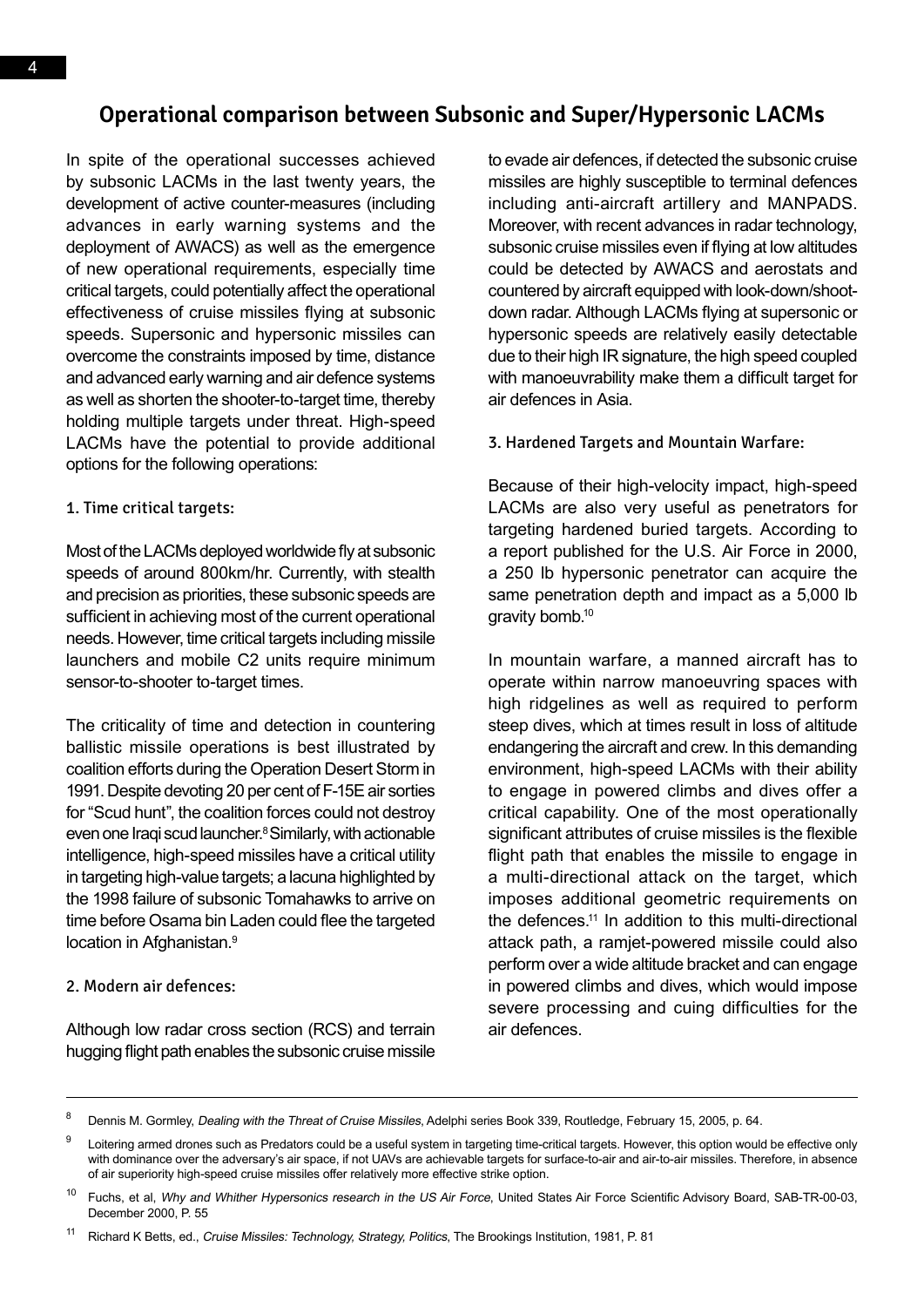### **Status of Supersonic and Hypersonic technology in Asia**

In Asia, China, India, Taiwan, Pakistan and South Korea have active cruise missile programmes; of these countries, presently only India and Taiwan have deployed supersonic LACM. On the civilian side, China, Japan, and India have programmes aimed at developing hypersonic systems, especially for space access (see Table  $1$ ).<sup>12</sup>

|                    | <b>Civilian Applications</b>                                                                                        | <b>Military Applications</b>                                                                                                 | <b>Test</b>                                              |
|--------------------|---------------------------------------------------------------------------------------------------------------------|------------------------------------------------------------------------------------------------------------------------------|----------------------------------------------------------|
| China              | Developing scramjet<br>propulsion, pulse-<br>detonation engines,<br>and turbine based<br>combined cycle<br>engines. | --No Information--                                                                                                           | 2014: Tested a<br>hypersonic system                      |
| Japan              | Developing a<br>hypersonic aircraft<br>propulsion                                                                   | --No Information--                                                                                                           | 2012: Rocket-based<br>combined-cycle engine<br>at Mach 8 |
| India              | Developing a two-<br>stage-to-orbit reusable<br>space launch vehicle<br>propelled by a<br>scramjet engine           | Developing a<br>1.<br><b>LACM</b><br>2. Developing<br>a hypersonic<br>technology<br>demonstrator<br>vehicle (HSTDV)          | 2012: Rocket-based<br>combined-cycle engine<br>at Mach 8 |
| <b>South Korea</b> | --No Information--                                                                                                  | Developing a<br>3.<br>supersonic LACM<br>from the existing<br>Haeseong-1 ASCM<br>4. Planning a surface<br>to air interceptor | Ground tested various<br>scramjet components             |

*Table 1: Hypersonic and Supersonic Propulsion programmes in Asia*

<sup>&</sup>lt;sup>12</sup> Sources, China: Unmeel Mehta, "Hypersonic technologies and aerospace plane," Aerospace America, December 2008; in Lexis-Nexis Academic, "China's Scramjet Ambitions," Aviation Week & Space Technology, September 3, 2007; in Lexis-Nexis Academic and Craig Covault, "China accelerating scramjet development," *Aerospace Daily & Defense Report*, September 4, 2007; in Lexis-Nexis Academic, Ankit Panda, "China Tests Hypersonic Missile Vehicle," *The Diplomat*, January 14, 2014, http://thediplomat.com/2014/01/china-tests-hypersonic-missile-vehicle/. **Japan**: Foluso Ladeinde and Jeff Dalton, "High-speed air-breathing propulsion," *Aerospace America*, December 2012; in Lexis-Nexis Academic. **India**: "Cruise Control," *Aviation Week & Space Technology*, August 29, 2011; in Lexis-Nexis Academic, T.S. Subramanian, "DRDO developing hypersonic missile," *The Hindu*, May 09, 2008, http://www.hindu.com/2008/05/09/stories/2008050955301300.htm and Jay Menon, "Homegrown Hypersonics," *Aviation Week & Space Technology*, November 26, 2012; in Lexis-Nexis Academic, "ISRO Achieves Breakthrough in Supersonic Combustion," *ISRO Newsletter*, October 2005-March 2006, http://www.isro.org/newsletters/scripts/newslettersin.aspx?ISROachievesOM56. South Korea: Bradley Perrett, "South Korea Works On New Missile Technology," *Aviation Week*, June 01, 2012, http://www.aviationweek.com/Article. aspx?id=/article-xml/DT\_06\_01\_2012\_p18-458092.xml and Sebastien Falletti, "**South Korea** 'developing supersonic cruise missile'," *Jane's Defence Weekly*, September 28, 2011.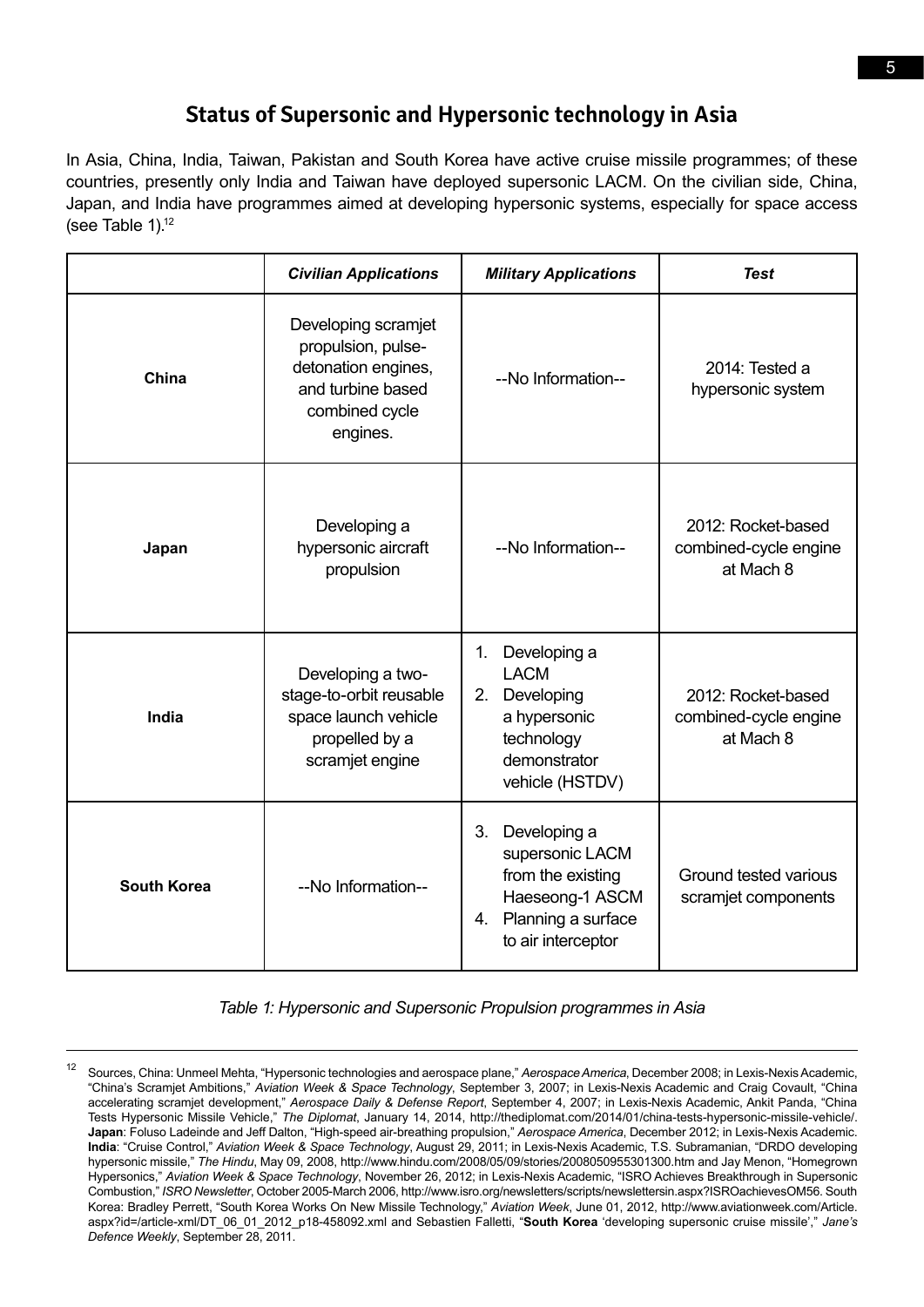The quintessential question is whether high-speed air-breathing missiles provide the military advantage commensurate with the enormous technical and financial resources necessary to develop these systems. Before dwelling further in finding inputs for this question, it is pertinent to differentiate between the resources required and operational objectives fulfilled in developing and deploying ramjet (supersonic) and scramjet (hypersonic) propelled missiles respectively.

At the technological level, currently ramjet-powered missiles are either deployed or the related propulsion and material technologies are in an advanced stage of development and testing, whereas technology required for scramjets has been in a state of "development" since the 1950s. The last two decades

have witnessed the maturity of ramjet technology resulting in its wide scale application in missiles of various configurations ranging from surfaceto-surface, air-to-air, air-to-surface, anti-ship and recently even for anti-tank systems. Over the next ten years, there is immense scope for further refinement of this technology as well as adoption by more countries in Asia.

The section starts with a discussion of the technological challenges involved in developing scramjet engines. This discussion is followed by a comparative analysis of operational choices between supersonic and hypersonic missiles.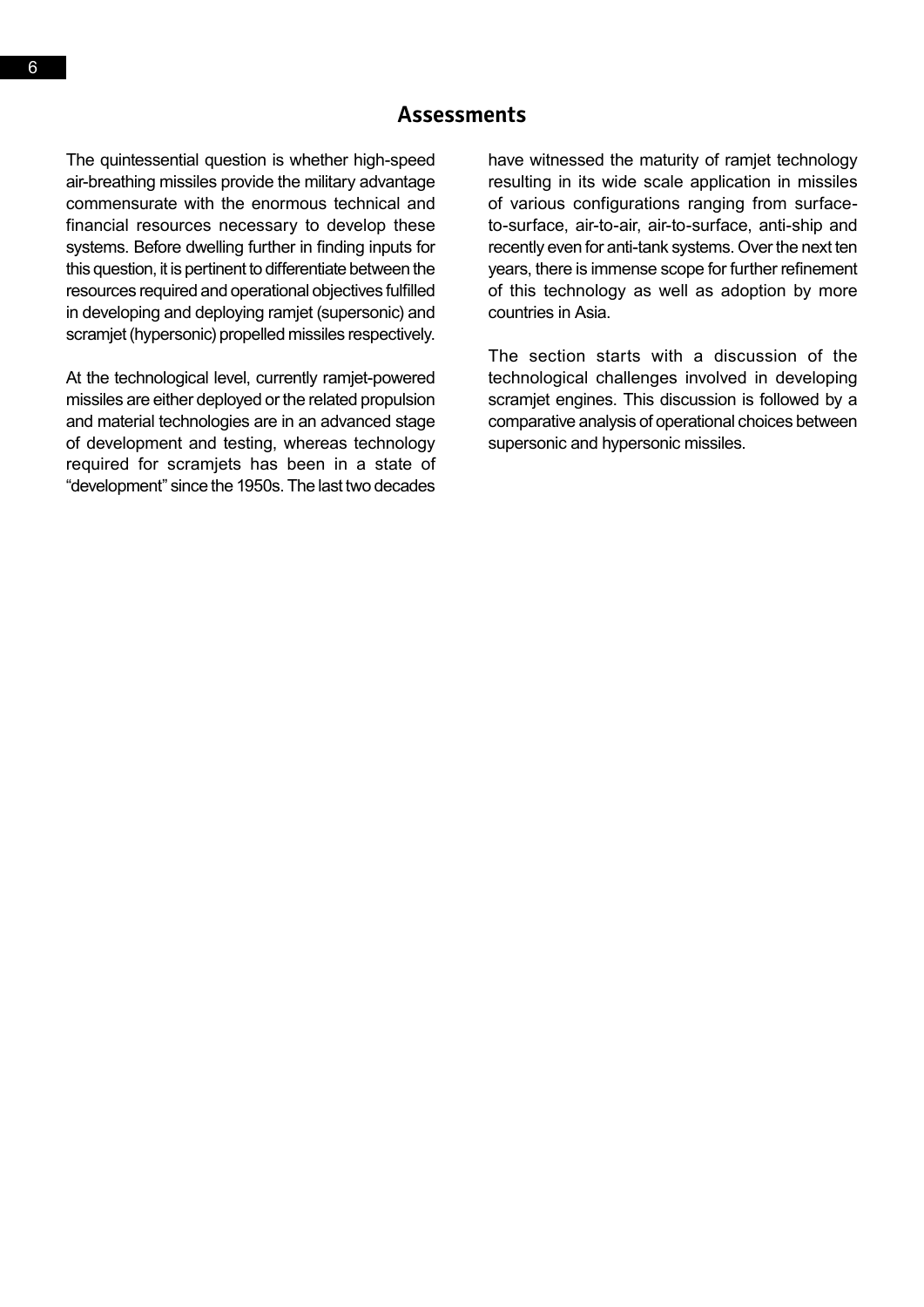#### **Technological Challenges**

Compared to turbojet and turbofan engines, ramjet and scramjet engines are much simpler in design as there are no rotating components (compressors or turbines); however, scramjet involves a more complex operating cycle. The point of ignition for scramjet engine is at an altitude of around 65,000 feet and requires air inflow at speeds of Mach 4.5, which necessitates a powerful booster. The complexity of this operating cycle does not end with reaching the takeover velocity and altitude, but only begins. Two other factors also play a critical role in the performance of scramjet-powered vehicle: heat load and aerodynamic stability.13

Additionally, the fuel and the material used for the missile fuselage influences the developmental, acquisition and operating costs. The current highspeed missiles using ramjet engines are based on less complex, stable and affordable fuels such as kerosene. Air-breathing missiles using hydrocarbon fuel with uncooled combustion chambers have a top

speed of Mach 6, which can be increased to Mach 8 with endothermic cooling of the combustion chamber; for higher speeds, more exotic and expensive fuels are the order of the day.14

As noted in the earlier section, high-speed missiles could provide critical capability against hardened buried targets. However, an important point for consideration is that at supersonic speeds up to Mach four a steel penetrator retains its strength,<sup>15</sup> but at hypersonic speeds the penetrators should have a much harder casing such as tungsten (which might increase the cost of the weapon). Similarly, the current material used in missile fuselage loses its strength at hypersonic speeds necessitating use of tungsten-based nose caps, structures based on nickel alloys and other special carbon-based material to withstand the enormous temperatures. The final point for consideration is the impact of hypersonics on the current range of navigation and terminal guidance systems also requires further study.16

<sup>15</sup> Ibid, P. 26

<sup>&</sup>lt;sup>13</sup> The three tests of Boeing X-51 Wave Rider provided a preview to the scientific community the difficulty in overcoming these challenges. The first test in 2010 completed only 140sec of flight rather than the planned 300 seconds because hot gases burned through the seals between engine and nozzles. In the second test in 2011, after the separation from the booster, the scramjet did not transition from ethylene to the main fuel JP7 (hydrocarbon). During the third test in 2012, one of the four control fins required for stable aerodynamic flight malfunctioned. For further information, refer Graham Warwick, "Learning at Hyperspeed," Aviation Week & Space Technology, November 26, 2012; in Lexis-Nexis Academic

<sup>&</sup>lt;sup>14</sup> Hallion, Hypersonic Power Projection, P. 27 and Fuchs, et al, "Report on Why and Whither Hypersonics research in the US Air Force," pp. 44-50

<sup>&</sup>lt;sup>16</sup> Currently LACM use INS/ GPS for navigation, aided in some cases by TERCOM, and for terminal guidance multi-spectral seekers and DSMAC are some of the options; it is relevant to understand the ability of these systems to withstand the high stresses involved with hypersonic flight.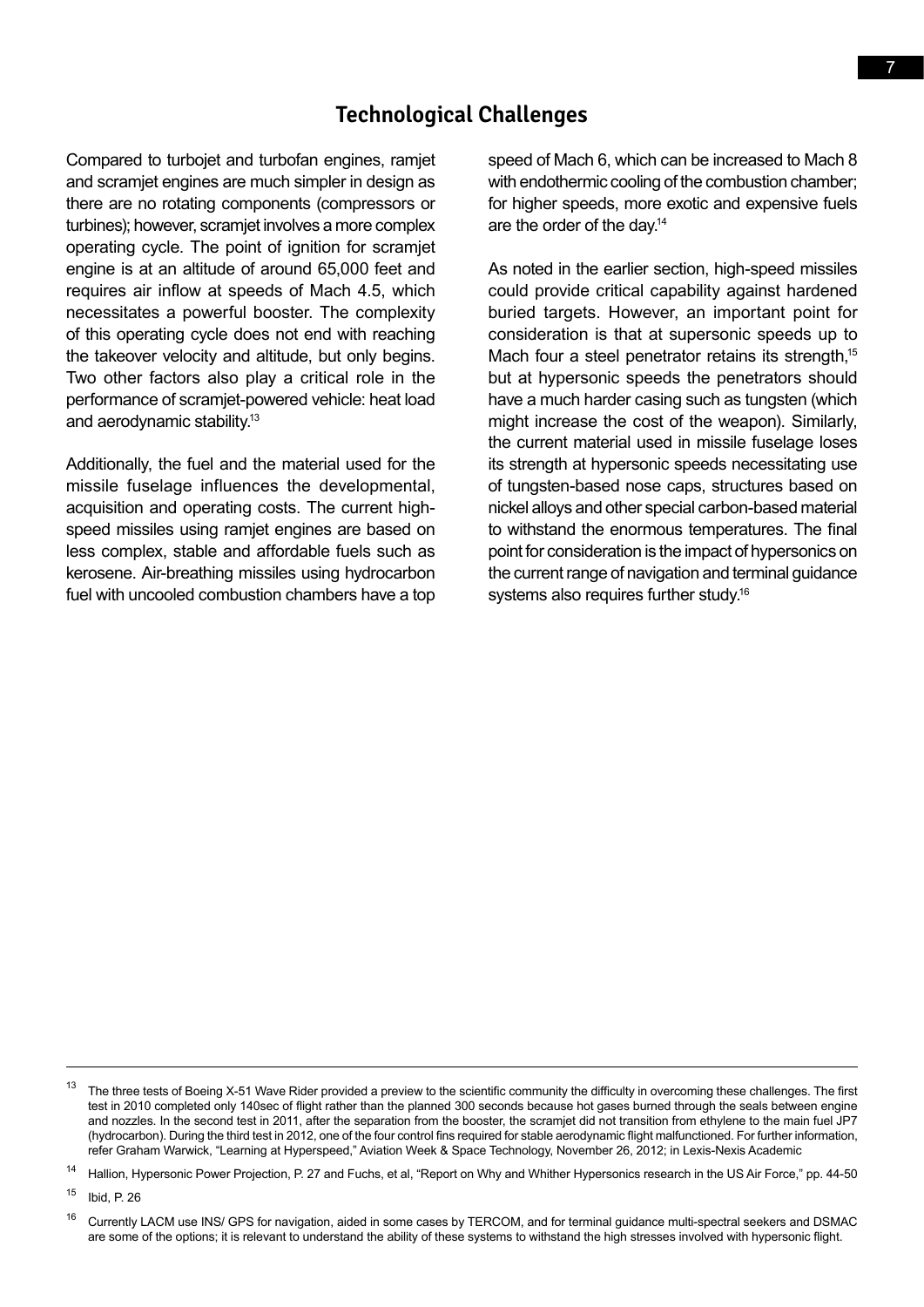#### **Strategic and Operational Opportunities**

The scramjet-propelled missile provides enormous advantage in terms of greater range and reduced time to critical targets; however, limitation in C4ISR systems and rigid organisational structures of most Asian militaries limit the utility of hypersonics. This raises two inter-related questions: First, whether there is an immediate requirement for the militaries in Asia to consider hypersonic missiles. A negative response leads to the next question of whether supersonic cruise missiles are adequate for the current tactical and strategic objectives. The rest of the section aims to answer this issue through a comparative analysis of operational choices between supersonic and hypersonic missiles.

First, critics highlight that the prevailing C4ISR systems in Asia might limit the operational advantages accrued from improvements in speed of the cruise missile. As noted earlier, one of the critical missions for high-speed LACMs is to engage in counter-force operations targeting adversary's missile and artillery units. A study conducted for the U.S. Air Force in 2000 provides a hypothetical timeline of eight minutes for a theatre ballistic missile launcher to fire its missile. This provides approximately four minutes for target detection, recognition and identification as well as for the decision-making processes which ranges from assignment of weapon, mission planning to actual strike; and the remaining four minutes for the flight of the counter strike missile.17 For most militaries in Asia, four minutes for search and identification of the missile launcher itself is a challenging task, let alone including the decision-making process in this four-minute loop.

Second, intermediate ranges in the international arena are strategic in nature for Asia. Unlike the United States, which requires global strike capabilities with reduced flight time, major Asian militaries have most of their targets are within a 1,500 km range. As mentioned in the following table, if a supersonic LACM requires around 17 minutes to reach a target at 1,000 km, a hypersonic missile reaches the target in less than 10 minutes—a difference of approximately eight minutes (see Table 2). Is eight minutes critical for military outcome? Even if this timeline is critical, as mentioned earlier most Asian militaries are neither equipped with necessary C4ISR systems nor the civilian and the military organisational structures are geared to respond in a time critical manner.

Third, progress in installing advanced early warning and air defence systems is either slow or limited in Asia, with exception being Japan. Moreover, even if the present early warning systems aided by aerostats and AWACS are able to detect the incoming subsonic cruise missiles, a concerted attack by subsonic and supersonic LACM together with theatre ballistic missiles would create processing difficulties for any advanced early warning system, especially because of different flight trajectories and speeds of these three missiles. These processing difficulties could range from failure to detect all the incoming missiles to friendly casualties.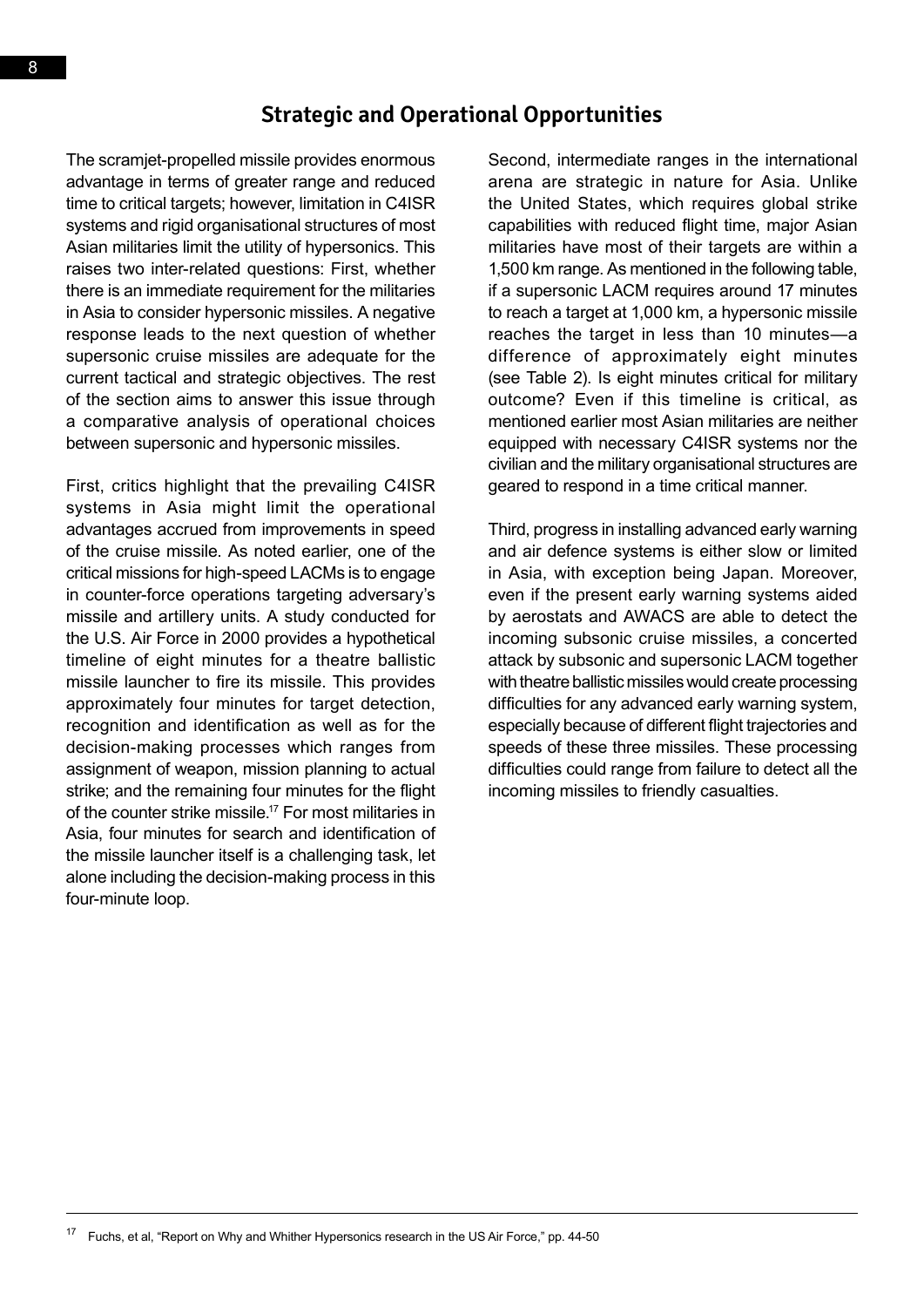| Speed of missile <sup>18</sup><br>Distance to<br>the target | <b>Subsonic</b><br>(800km/hr.) | <b>Supersonic</b><br>(Mach 2.8) | <b>Hypersonic</b><br>(Mach 6) | Time difference for<br>Mach $2.8$ and $6$ |
|-------------------------------------------------------------|--------------------------------|---------------------------------|-------------------------------|-------------------------------------------|
| 300 km                                                      | 22min 30sec                    | 5min 17sec                      | 2min 57sec                    | 2min 20sec                                |
| 500 km                                                      | 37min 30sec                    | 8min 49sec                      | 4min 55sec                    | 3min 54sec                                |
| 1,000 km                                                    | 75 <sub>min</sub>              | 17min 38sec                     | 9min 30sec                    | 8min 8sec                                 |

*Table 2: Time-to-Target estimates for various cruise missile types*

<sup>&</sup>lt;sup>18</sup> Note: Mach 1 = 1225km/hr.; Mach 2.8 = 3,400km/hr.; Mach 6 = 7,300km/hr. As the only operational supersonic LACM is Brahmos 1, for the purpose of this chapter the author has based the calculations on Brahmos flight speeds. Brahmos 1 has a speed of Mach 2.8 and Brahmos 2 (under development), the hypersonic version, aims to fly at Mach 6.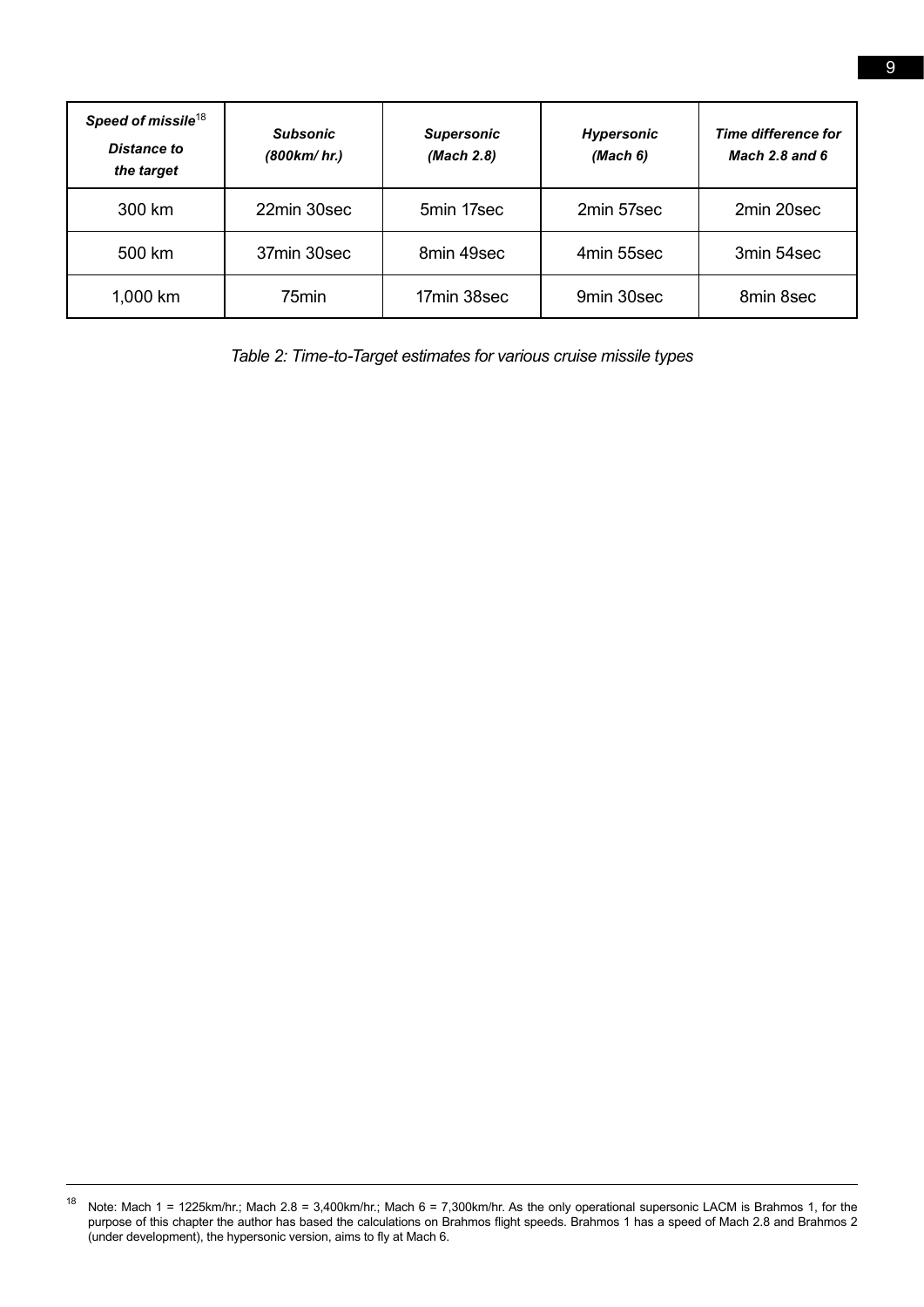#### **Cruise Missiles in 2030: Policy Issues and Operational Trends**

First, regional security implications:

- Anti-access/area-denial (A2/AD): With an ability to penetrate defences and strike with precision, perform under all-weather conditions along with a relative affordability in developing and deploying, a sub-sonic cruise missile is one of most potent A2/AD weapon. A high-speed cruise missile takes the A2/AD warfare to the next level. A high-speed cruise missile has the potential to change the contours of the A2/AD warfare by severely restricting area access and manoeuvrability of the intervening forces. To illustrate, a launch platform carrying a standard sub-sonic cruise missile flying for 10 minutes at Mach 0.7 could strike targets at a distance of 90 miles, and hold an area of around 20,000 mi2 at risk. Whereas at Mach 5, the missile can strike targets at 575 miles and holds an area of approximately 1 million mi2 at risk. For comparison, one of the crisis hot spots in Asia, the South China Sea is 1.1 million mi<sup>2</sup>.
- Offense is cheaper than defence: For most countries—especially Japan, South Korea and Taiwan in the Asian context—high-cost involved in deploying missile defences and the normative and/or treaty restrictions of developing ballistic missiles, have made cruise missiles an attractive system in achieving counterforce options against the adversary's ballistic missiles and artillery systems.19 For example, in a hypothetical conflict across the Taiwan Strait, a high-speed cruise missile provides near realtime quick reaction strike options against the mobile ballistic missile and ASCM launchers, albeit having escalatory consequences.

• Over the next 15 years, only four countries— China, Japan, India and South Korea—in Asia have the potential to develop and deploy supersonic LACMs. However, with dissemination of ideas, diffusion of technologies and a "buyer's" weapons market, relatively more countries would have access to advanced LACMs. With induction of limited number of supersonic LACMs—even in the absence of complete C4ISR package—these countries would have asymmetrical capabilities to tie down larger and more sophisticated military forces.

Second, given the limitations in C4ISR capabilities, rigid organisational and decision-making processes, and enormous resources necessary to deploy a hypersonic missile, over the next 10-15 years supersonic LACMs offer a more viable complement to the existing cruise and ballistic missiles. Hypersonic air-breathing missile is a key emerging technology; however, for an effective and efficient use of this technology concomitant changes are necessary in organisational structures, decisionmaking processes, operational concepts and C4ISR systems.

Third, in Asia, a supersonic LACM would become an attractive option due to the following factors:

• Reduces sensor-to-shooter-to-target times: A supersonic LACM flying towards a target at 1,000 km has clear time advantage of almost 58 minutes over subsonic LACM.

<sup>19</sup> Dennis M. Gormley, *Missile Contagion: Cruise Missile Proliferation and the Threat to International Security*, Naval Institute Press, September 15, 2010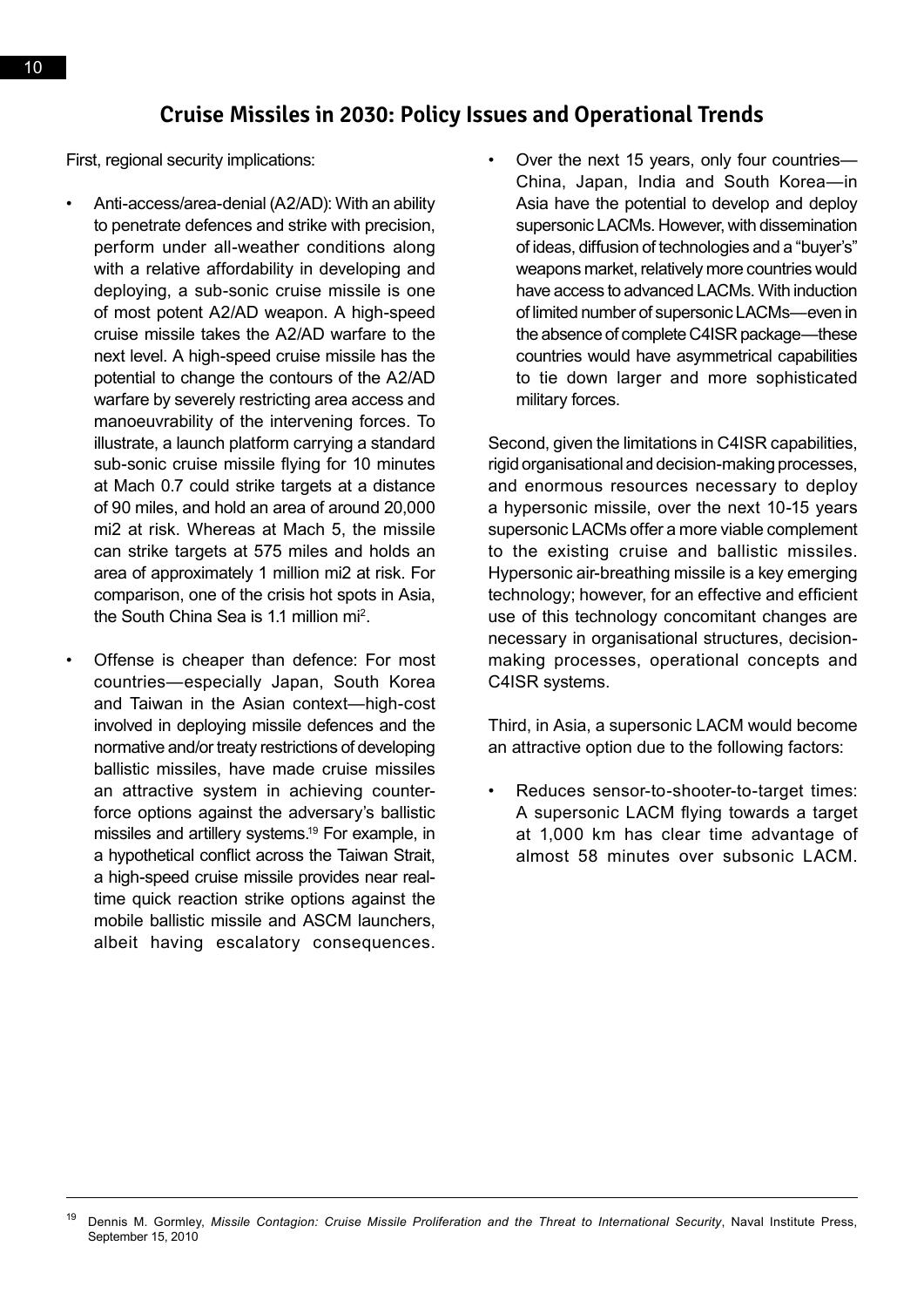- The kinetic energy of a supersonic missile not only increases the explosive power of a warhead but also facilitates reduction of the warhead payload, which helps in expanding the range of the missile.
- Supersonic LACMs used in conjunction with subsonic and theatre ballistic missiles create processing difficulties for any advanced early warning system.

Fourth, as much as new technology creates organisational efficiency and effectiveness as well as new means to fight, it also possibly creates concomitant unintended consequences.

• One such unintended effect could be a new culture of micromanagement by the senior leadership. With C4ISR systems providing near real-time picture of the battlefield along with the ability to pick and choose the targets, there is a danger of generals becoming tacticians. For example, during the Vietnam War, the induction of relatively new technology of helicopters created an unintended effect of senior commanders hovering over the battlefield to manage the tactics, transforming into "squad leaders in the sky."20

The day after the attack: With high-speed precision strikes, the time required to realise the target list would be substantial reduced. Therefore, it becomes imperative for the political and military leadership not just to know how to conduct a blitzkrieg but what to do after the blitzkrieg.

Finally, would the induction of high-speed cruise missiles be an evolutionary or a revolutionary phenomenon? In an ever-evolving security environment with diffused military capabilities, reliance on a single weapon system or a unidirectional policy initiative creates an illusion of success and fails to produce the required political objectives. A new weapon system requires associated operational innovations and at times even organisational changes as well as upgrades in support infrastructure and systems. Asian militaries are still in the process of inducting significant number of subsonic LACMs—and supersonic LACMs in some cases—as well as currently working on innovative concepts and organisational changes that aim to take advantage of these systems in affecting the outcomes on the battlefield; therefore, induction of high-speed missiles is evolutionary.

<sup>20</sup> Thomas E Ricks, *The Generals: American Military Command from World War II to Today*, October 30, 2012, Penguin Press HC, October 30, 2012, pp. 282-284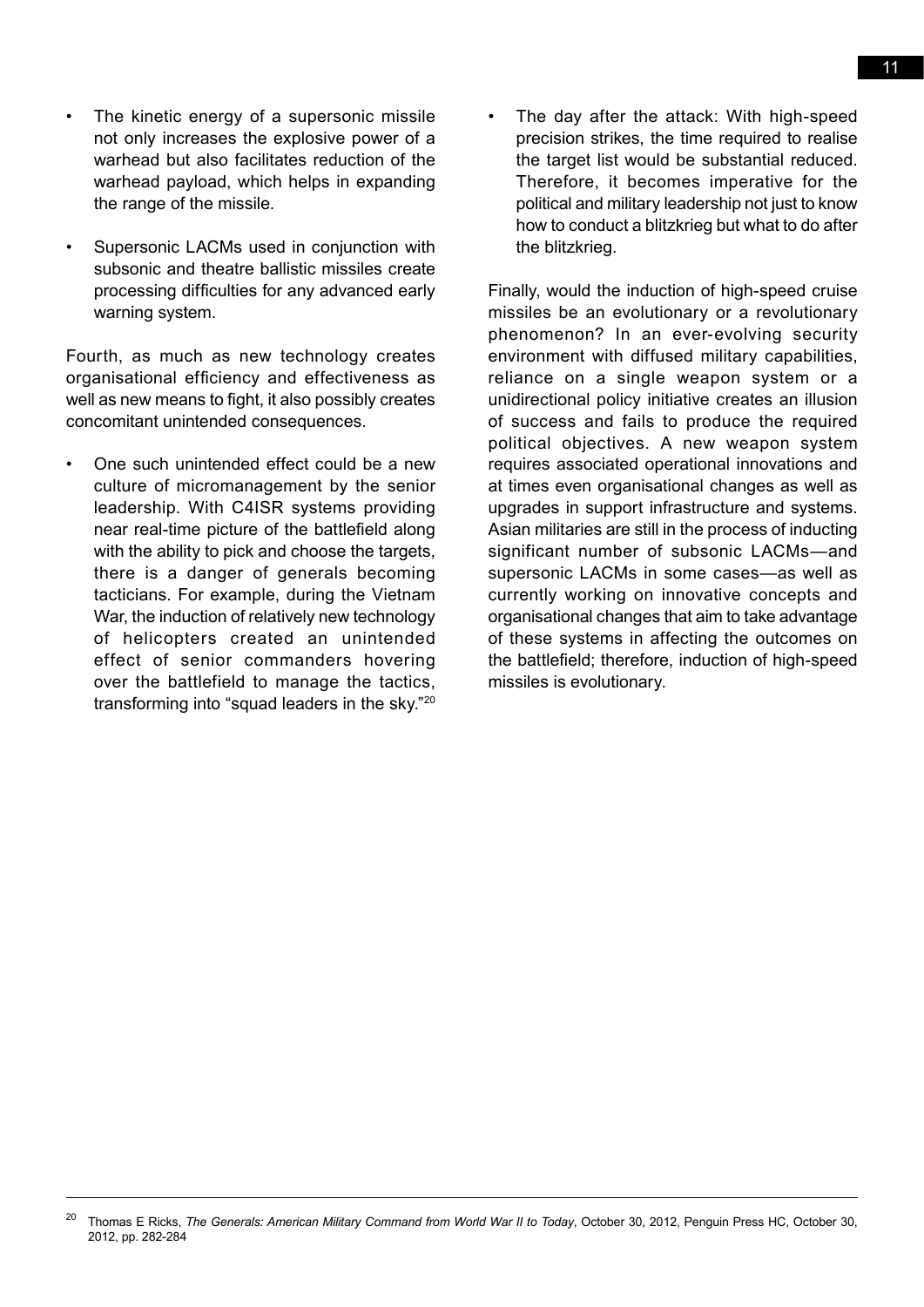### **About the Author**

**Kalyan M. Kemburi** is an Associate Research Fellow with the Military Transformations Programme at the S. Rajaratnam School of International Studies. He has previously worked with the James Martin Center for Nonproliferation Studies (California) and the UN Office for Disarmament Affairs (New York). Along with Li Mingjiang from RSIS, Kalyan has recently published two edited volumes with Routledge (2014): New Dynamics in US-China Relations: Contending for the Asia-Pacific and China's Power and Asian Security.

## **About the Institute of Defence and Strategic Studies**

The **Institute of Defence and Strategic Studies (IDSS)** is a key research component of the S. Rajaratnam School of International Studies (RSIS). It focuses on security research to serve national needs. IDSS' faculty and research staff conduct both academic and policy-oriented research on security-related issues and developments affecting Southeast Asia and the Asia Pacific. Its research agenda presently comprises the following programmes: Military Transformations, Military Studies, Maritime Security, Multilateralism and Regionalism, China, Indonesia, Malaysia, South Asia and the United States.

For more information about IDSS, please visit www.rsis.edu.sg/research/idss.

# **About the S. Rajaratnam School of International Studies**

The **S. Rajaratnam School of International Studies (RSIS)** is a professional graduate school of international affairs at the Nanyang Technological University, Singapore. RSIS' mission is to develop a community of scholars and policy analysts at the forefront of security studies and international affairs. Its core functions are research, graduate education and networking. It produces cutting-edge research on Asia Pacific Security, Multilateralism and Regionalism, Conflict Studies, Non-Traditional Security, International Political Economy, and Country and Region Studies. RSIS' activities are aimed at assisting policymakers to develop comprehensive approaches to strategic thinking on issues related to security and stability in the Asia Pacific.

For more information about RSIS, please visit www.rsis.edu.sg.